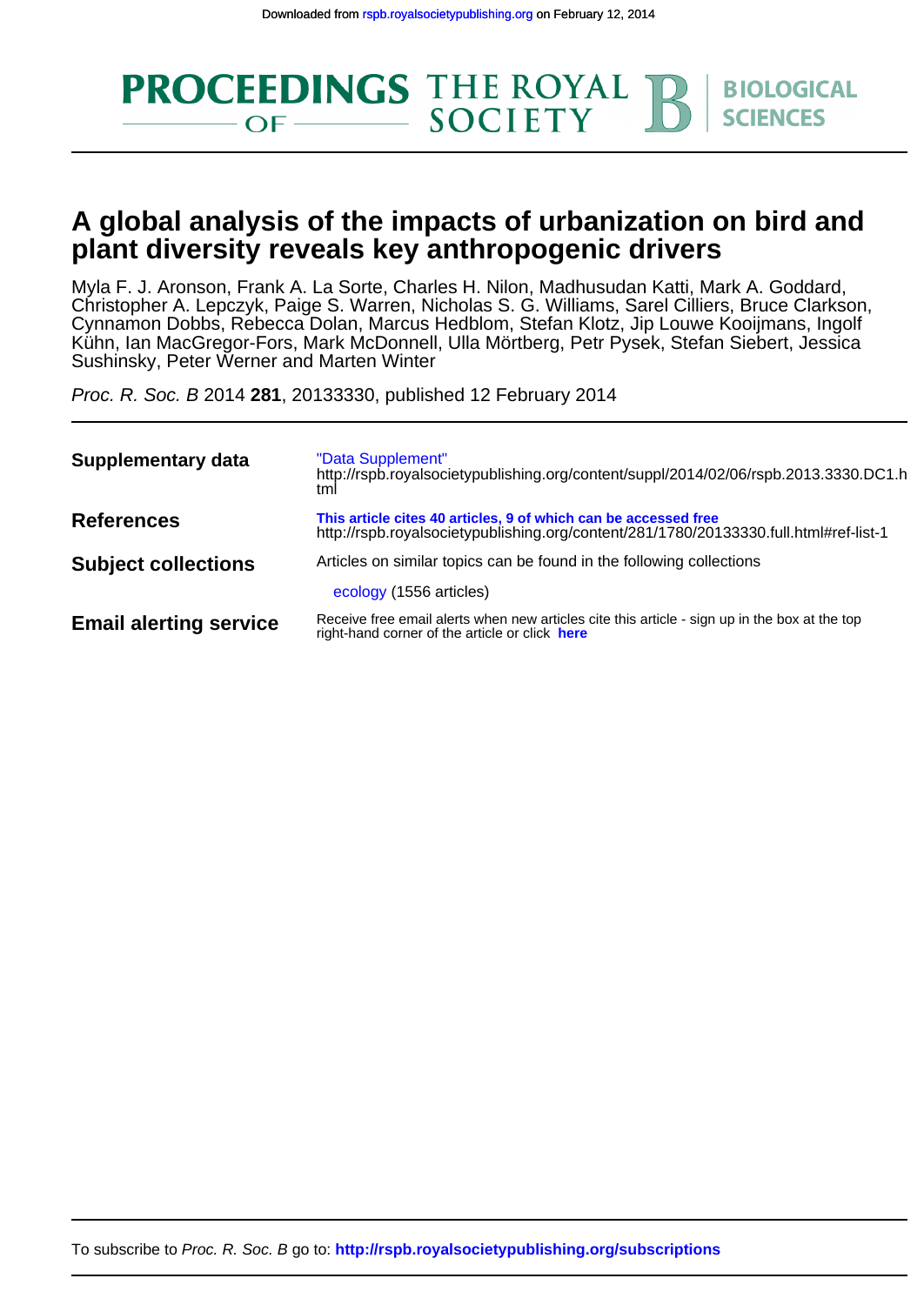

#### rspb.royalsocietypublishing.org

# Research



Cite this article: Aronson MFJ et al. 2014 A global analysis of the impacts of urbanization on bird and plant diversity reveals key anthropogenic drivers. Proc. R. Soc. B 281: 20133330. http://dx.doi.org/10.1098/rspb.2013.3330

Received: 20 December 2013 Accepted: 17 January 2014

Subject Areas:

ecology

#### Keywords:

anthropogenic activities, global biodiversity, native species, density of species, urbanization

#### Author for correspondence:

Myla F. J. Aronson e-mail: [myla.aronson@rutgers.edu](mailto:myla.aronson@rutgers.edu)

Electronic supplementary material is available at<http://dx.doi.org/10.1098/rspb.2013.3330> or via<http://rspb.royalsocietypublishing.org>.



# A global analysis of the impacts of urbanization on bird and plant diversity reveals key anthropogenic drivers

Myla F. J. Aronson<sup>1</sup>, Frank A. La Sorte<sup>2</sup>, Charles H. Nilon<sup>3</sup>, Madhusudan Katti<sup>4</sup> .<br>, Mark A. Goddard<sup>5</sup>, Christopher A. Lepczyk<sup>6</sup>, Paige S. Warren<sup>7</sup>, Nicholas S. G. Williams<sup>8,9</sup>, Sarel Cilliers<sup>10</sup>, Bruce Clarkson<sup>11</sup>, Cynnamon Dobbs<sup>12</sup>, Rebecca Dolan<sup>13</sup>, Marcus Hedblom<sup>14</sup>, Stefan Klotz<sup>15</sup>, Jip Louwe Kooijmans<sup>16</sup>, Ingolf Kühn<sup>15</sup>, Ian MacGregor-Fors<sup>17</sup>, Mark McDonnell<sup>9</sup>, Ulla Mörtberg<sup>18</sup>, Petr Pyšek<sup>19,20,21</sup>, Stefan Siebert<sup>10</sup>, Jessica Sushinsky<sup>22</sup>, Peter Werner<sup>23</sup> and Marten Winter<sup>24</sup>

<sup>1</sup>Department of Ecology, Evolution and Natural Resources, Rutgers, The State University of New Jersey,

New Brunswick, NJ 08901, USA <sup>2</sup> Cornell Laboratory of Ornithology, Ithaca, NY 14850, USA <sup>3</sup>Department of Fisheries and Wildlife Sciences, University of Missouri, Columbia, MO 65211, USA 4 Department of Biology, California State University, Fresno, CA 93740, USA <sup>5</sup>School of Biology, University of Leeds, Leeds LS2 9JT, UK <sup>6</sup>Department of Natural Resources and Environmental Management, University of Hawai'i at Mānoa, Honolulu, HI 96822, USA  $^7$ Department of Environmental Conservation, University of Massachusetts at Amherst, Amherst, MA 01003, USA <sup>8</sup>School of Land and Environment, Department of Resource Management and Geography, The University of Melbourne, 500 Yarra Boulevard, Richmond, Victoria 3070, Australia <sup>9</sup> Australian Research Centre for Urban Ecology, Royal Botanic Gardens Melbourne, c/o School of Botany, The University of Melbourne, Melbourne, Victoria 3010, Australia <sup>10</sup>Unit of Environmental Sciences and Management, North-West University, Private Bag X6001, Potchefstroom 2520, South Africa  $11$ Environmental Research Institute, University of Waikato, Private Bag 3105, Hamilton 3240, New Zealand  $12$ School of Botany and School of Land and Environment, The University of Melbourne, Parkville, Victoria 3010, Australia <sup>13</sup>Friesner Herbarium, Butler University, 4600 Sunset Avenue, Indianapolis, IN 46208, USA <sup>14</sup>Department of Forest Resource Management, Swedish University of Agricultural Sciences, Umeå 901 83, Sweden <sup>15</sup>Department Community Ecology, Helmholtz Centre of Environmental Research - UFZ, Theodor-Lieser-Strasse 4, Halle 06120, Germany  $16$ Vogelbescherming Nederland, Boulevard 12, B3707 BM, Zeist, The Netherlands  $^{17}$ Red de Ambiente y Sustentabilidad, Instituto de Ecología, A.C. Antigua carretera a Coatepec 351, El Haya, Xalapa 91070, México  $18$ Environmental Management and Assessment Research Group, KTH Royal Institute of Technology, Stockholm 100 44, Sweden <sup>19</sup>Institute of Botany, Academy of Sciences of the Czech Republic, Průhonice 25243, Czech Republic  $^{20}$ Faculty of Science, Department of Ecology, Charles University Prague, Viničná 7, Prague 2 12843, Czech Republic  $^{21}$ DST-NRF Centre of Excellence for Invasion Biology, Stellenbosch University, Stellenbosch, Matieland, South Africa <sup>22</sup>School of Biological Sciences, University of Queensland, Brisbane, Queensland 4072, Australia <sup>23</sup>Institute for Housing and Environment, Darmstadt 64295, Germany  $^{24}$ German Centre for Integrative Biodiversity Research (iDiv) Halle-Jena-Leipzig, Deutscher Platz 5e, Leipzig 04103, Germany Urbanization contributes to the loss of the world's biodiversity and the homogenization of its biota. However, comparative studies of urban biodiversity leading to robust generalities of the status and drivers of biodiversity in cities at the global scale are lacking. Here, we compiled the largest global dataset to date of two diverse taxa in cities: birds (54 cities) and plants (110 cities). We found that the majority of urban bird and plant species are native in the world's cities. Few plants and birds are cosmopolitan, the most common being Columba livia and Poa annua. The density of bird and plant species (the number of species per  $km<sup>2</sup>$ ) has declined substantially: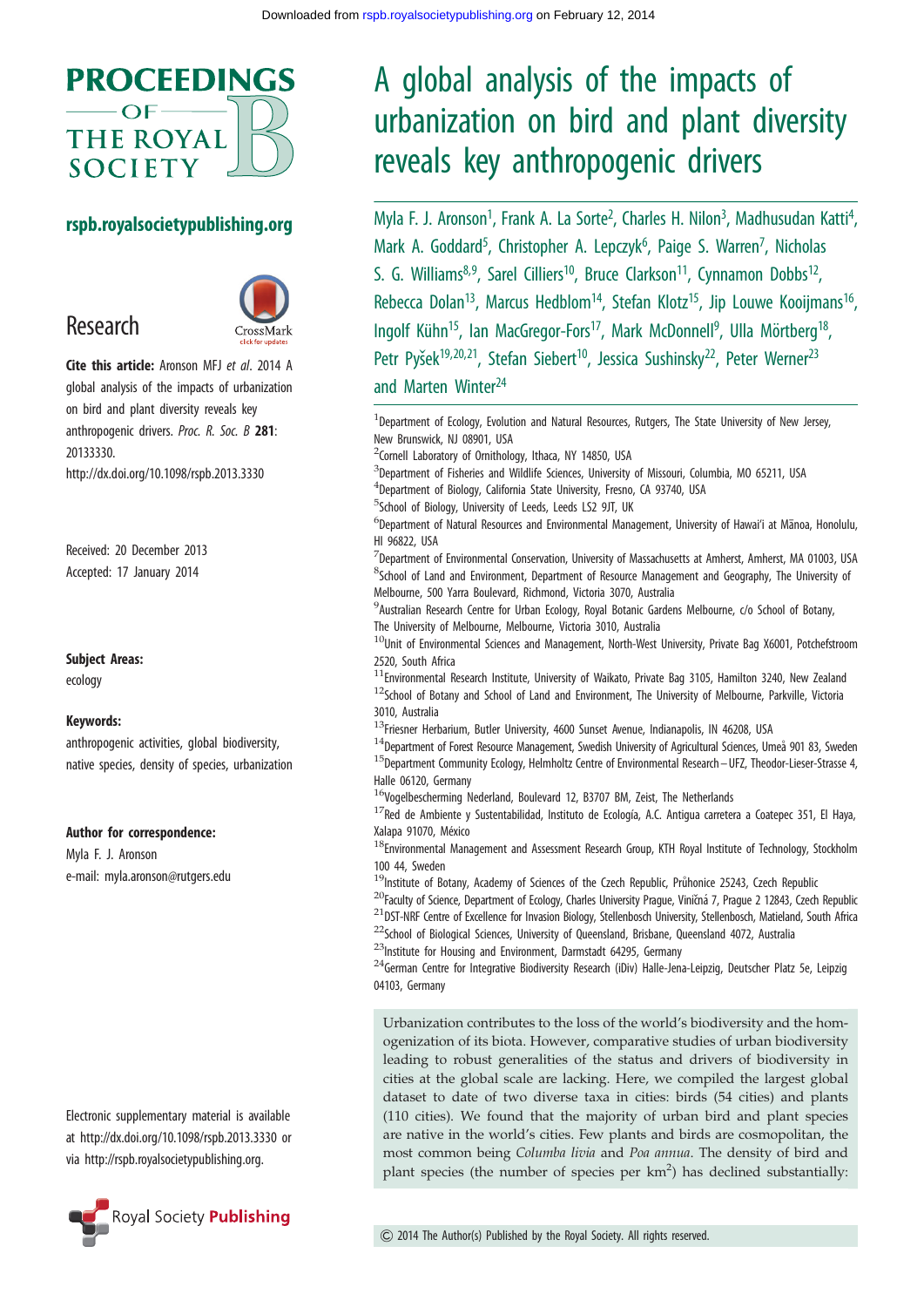only 8% of native bird and 25% of native plant species are currently present compared with estimates of non-urban density of species. The current density of species in cities and the loss in density of species was best explained by anthropogenic features (landcover, city age) rather than by non-anthropogenic factors (geography, climate, topography). As urbanization continues to expand, efforts directed towards the conservation of intact vegetation within urban landscapes could support higher concentrations of both bird and plant species. Despite declines in the density of species, cities still retain endemic native species, thus providing opportunities for regional and global biodiversity conservation, restoration and education.

## 1. Introduction

Over half of humanity now live in cities [\[1\]](#page-7-0), which cover less than 3% of the Earth's terrestrial surface [\[2](#page-7-0)]. Cities are often located in naturally species-rich regions [\[3](#page-7-0)–[5\]](#page-7-0) where native species are threatened by an array of anthropogenic factors, including habitat loss and species introductions [[6](#page-7-0)] that present serious conservation challenges [\[7](#page-7-0)]. Given that the world's urban population is growing at nearly 1% per annum on average [\[1](#page-7-0)] and cities are expanding geographically at a higher rate than population growth, particularly in key biodiversity hotspots [[8](#page-7-0)], a better understanding of the global patterns of urban species composition and its drivers is necessary for sustainable urban planning and conservation.

Despite recognition by the Convention on Biological Diversity [[9](#page-7-0)] of the importance of biodiversity in cities and a history of urban ecology research [\[10](#page-7-0)–[11\]](#page-7-0), global-scale syntheses of urban biodiversity are lacking [\[12\]](#page-7-0). A few studies have compared the diversity of single taxa within cities across continents [\[13](#page-7-0)–[16](#page-7-0)], but the majority of urban biodiversity research has focused on compositional patterns within individual cities. Generalities made on the effects of urbanization on the patterns and drivers of species diversity have been primarily based on studies of individual cities [\[17](#page-7-0)]. While it is clear that urbanization changes the local biota, comprehensive analyses determining the level to which urbanization has changed biodiversity at the global scale are lacking.

Commonalities in the development histories and spatial structure among cities, in combination with human-mediated biotic interchange, have been hypothesized to result in biotic homogenization, or an increase in compositional similarity over time, across the world's cities [[13\]](#page-7-0). Cities are novel ecosystems [\[18](#page-7-0)], characterized by fragmented and disturbed environments, high densities of fabricated structures and impervious surfaces with strong heat-retaining abilities, and elevated levels of some resources [[19](#page-7-0)]. In particular, invasions of a similar suite of exotic species owing to human-mediated biotic interchange and extinctions of indigenous native species owing to habitat alteration and destruction may lead to a homogenized biota across the world's cities, as has been shown for continent-wide analyses [\[20](#page-7-0)].

To facilitate global-scale comparative studies of urban biodiversity and analyse the global consequences of urbanization on biodiversity, we compiled urban bird species lists for 54 cities and city-wide floras of spontaneously established (species that establish and grow without human intent) vascular plants for 110 cities. The lists encompass 36 countries on six continents and six biogeographic realms [\(figure 1](#page-3-0); and see the electronic supplementary material, tables S1 and S2), and represent the largest global compilation of urban biodiversity data to date. The cities cover a range of human population sizes  $(1.3 \times 10^4$ to  $1.8 \times 10^7$ ), geographical areas (15-2778 km<sup>2</sup>) and establishment dates (4000 BC to AD 1971). We examined the status of bird and plant diversity in the world's cities, homogenization of the biota, the density of species relative to estimates of non-urban levels, and the anthropogenic and environmental correlates of the density of species in cities.

## 2. Methods

#### (a) Biological data

City lists of birds and plants were obtained from the literature, databases and expert surveys (see the electronic supplementary material, tables S1 and S2). Plant lists included surveys of natural and spontaneous vegetation (the sum of species that are not planted at a given site and reproduce without human intent) collected since 1950. Bird lists included all species recorded during surveys conducted since 1990 that used standardized methods (atlas, point count, territory mapping). Some datasets were based on intensive surveys conducted for 1 or 2 years, whereas others represented data collected over multiple time periods. Datasets were complete lists from within the administrative boundary of a city, often including inner urban as well as the peri-urban areas. Few datasets were from the inner urban area only. Differences among cities owing to variation in sampling design should be minimal, because our analyses rely on comprehensive species lists from each city and not, for example, weighted measures of diversity. Vagrant and accidental bird species were excluded by experts from each region, and each species was assigned as being exotic or native to each city using BirdLife International range maps [\[21\]](#page-7-0). We combined all varieties and subspecies of plants and birds into single species. Plant species were designated native or exotic to each city after consulting the literature and experts from each region. We classified bird and plant species as threatened with extinction if they were categorized as critically endangered (CR), endangered (EN) or vulnerable (VU) under the IUCN Red List [[22](#page-7-0)] in their native range. We excluded threatened species that were nonnative to a city. We standardized bird taxonomy using BirdLife International's Taxonomic Checklist [\[23\]](#page-7-0) and plant taxonomy using the Taxonomic Name Resolution Service [[24](#page-7-0)].

The density of species of extant birds, all plants and native plants was calculated as the number of species per  $km<sup>2</sup>$  for each city using estimates of city area (see the electronic supplementary material, table S6). We chose to examine the density of species within cities as this accounts for the large variability in area among the cities examined here, and species richness is strongly correlated with city area (log bird species richness and log city area: Pearson's  $r = 0.44$ ,  $t = 3.53$ ,  $p <$ 0.001; log plant species richness and log city area: Pearson's  $r = 0.31$ ,  $t = 3.43$ ,  $p < 0.001$ ). We did not consider native birds separately, because the proportion of exotic bird species was very low for the majority of the cities considered (see the electronic supplementary material, figure S3). We used BirdLife International and NatureServe range maps [[21](#page-7-0)] and the Kreft & Jetz [\[25\]](#page-7-0) model of plant species richness to estimate the bird and plant species density of each city before urbanization (nonurban density of species). Non-urban density of bird species was estimated using range maps for the world's terrestrial birds from BirdLife International and NatureServe [\[21](#page-7-0)]. We considered breeding/resident ranges only and excluded marine species, resulting in a total of 9039 extant species. Range maps were rasterized using a cylindrical equal-area projection and a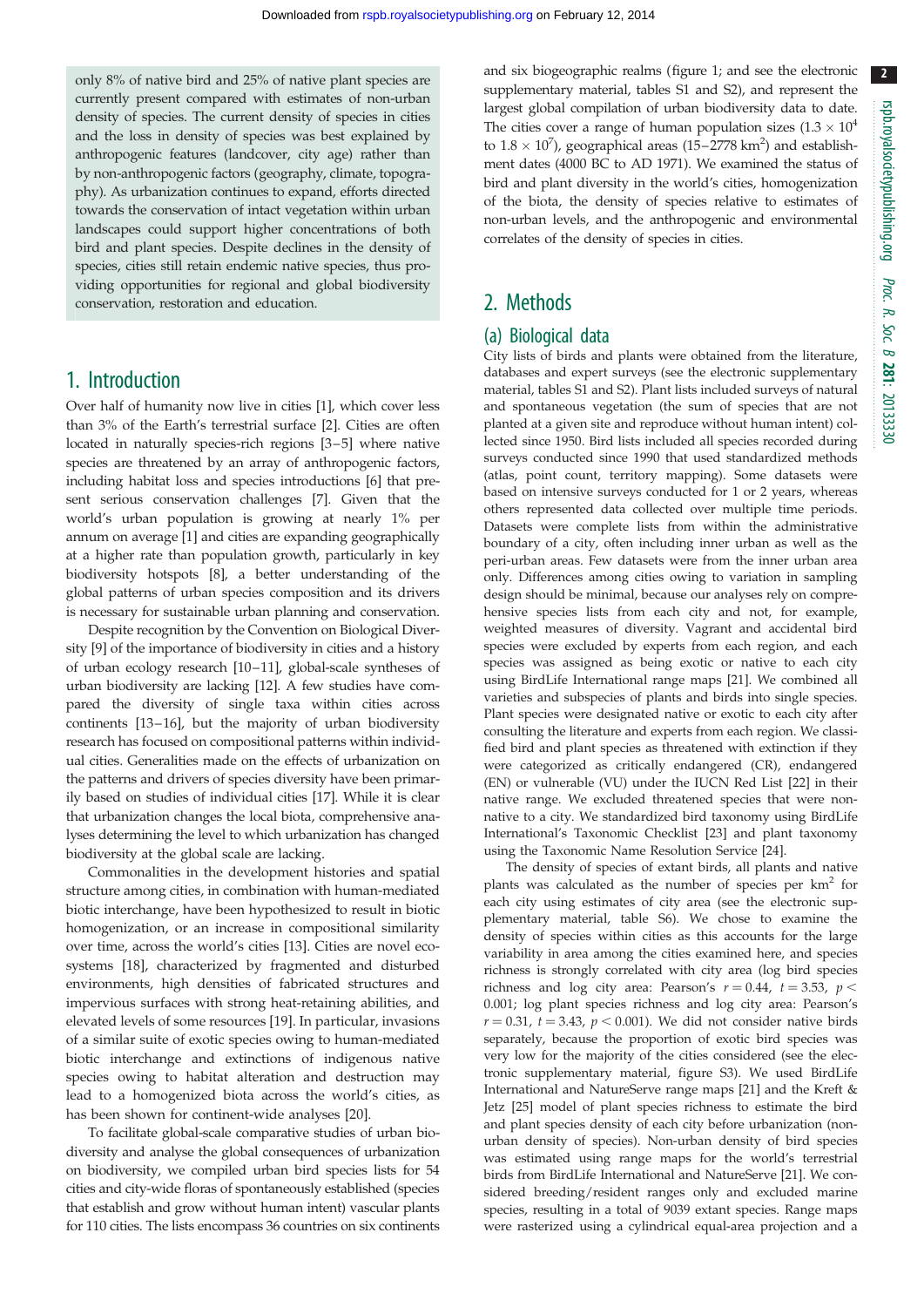

<span id="page-3-0"></span>

Figure 1. The 147 cities considered in the analysis, and species richness of vascular plants (110) and birds (54). The box plots show the distribution of species richness for exotic (E) and native (N) species across all cities combined (all) and for cities in six biogeographic realms. The realms are identified by matching colours in the map and plots. The six realms are the Nearctic (green), Palearctic (brown), Neotropics (yellow), Afrotropics (blue), Indo-Malaya (pink) and Australasia (orange). No cities in the Neotropics contain plant data.

cell area of 3091 km<sup>2</sup>. Because range maps provide representations of species' extent of occurrence at coarse resolutions with little or no consideration of changes in occupancy owing to land-use change [[26](#page-7-0)], they are ideally suited to estimate nonurban density of bird species within larger areas such as cities. Non-urban density of plant species was estimated using the cokriging plant richness model from Kreft & Jetz [[25](#page-7-0)]. This model quantified, at a coarse resolution, native patterns of plant species density where exotic species and other anthropogenic influences were minimized. This model is therefore well suited for estimating the non-urban density of plant species of cities. Density of plant species was gridded using a cylindrical equal-area projection and a cell area of  $12100 \text{ km}^2$ . The density of non-urban

bird and plant species was estimated for each city from these two sources based on the number of species in the equal-area cell divided by the cell area that contained the city centre.

#### (b) Patterns of urban diversity

We used several metrics to examine the structure and composition of urban bird and plant communities for all cities combined and by biogeographic realm. We examined the representation of urban biotas within the world's biota using BirdLife International's Taxonomic Checklist [[24](#page-7-0)] and a global list of vascular plant families with estimates of species richness compiled from multiple sources [\[27](#page-7-0)–[31\]](#page-8-0). Patterns of species richness and the proportion of exotic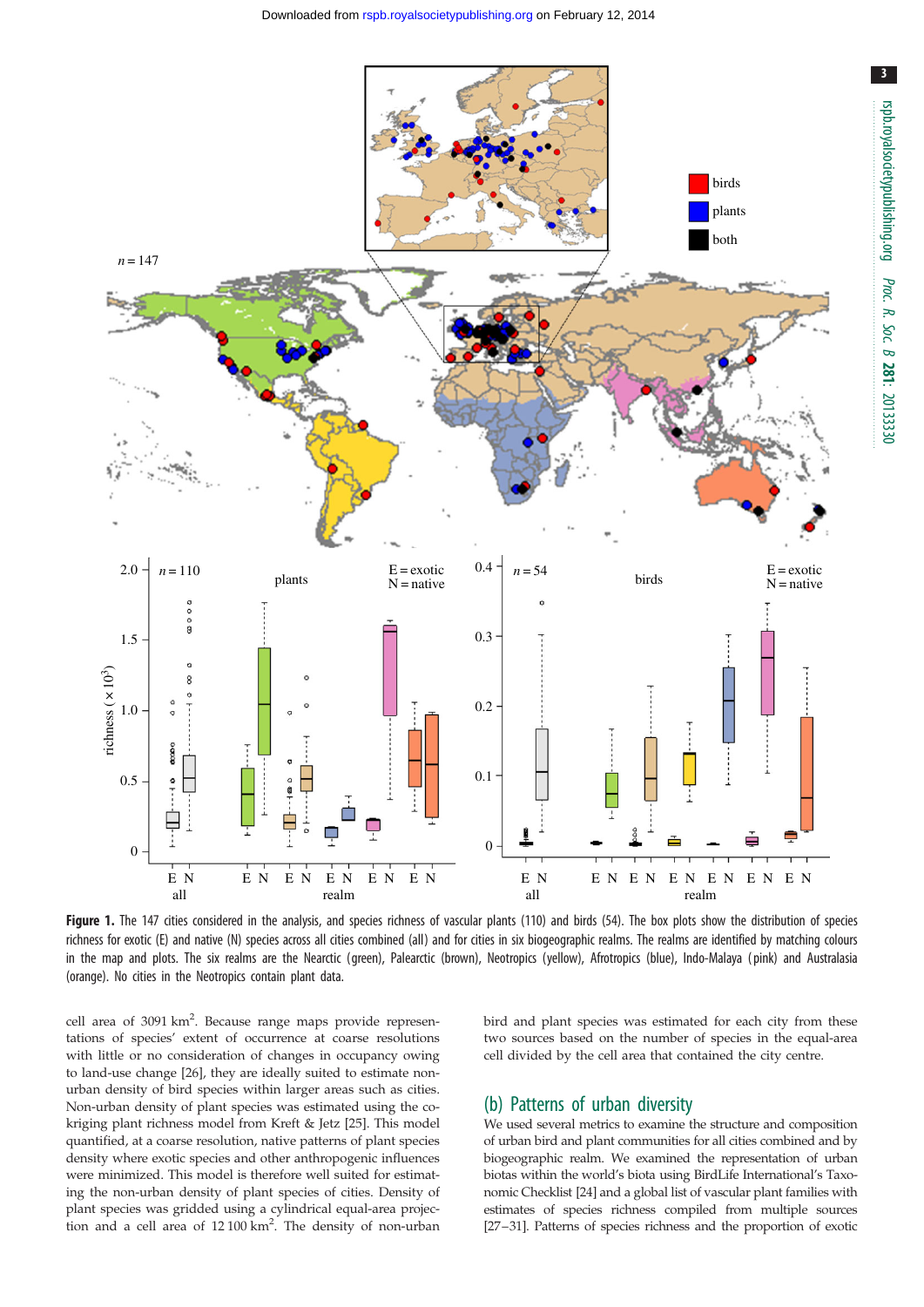species of birds and plants within cities were examined by biogeographic realm [\[32](#page-8-0)] using Student's t-tests. We examined compositional similarity among cities using a hierarchical cluster analysis and the  $\beta$ -sim dissimilarity index [\[33,34](#page-8-0)]. The clustering method used unweighted pair-groups and arithmetic averages, and we identified the most prominent clusters using an adaptive branch-pruning technique [\[35](#page-8-0)]. This procedure represents a more flexible alternative to the constant or static height approach by detecting clusters based on the structure of the branches within the dendrogram. We used the 'dynamic hybrid' method with a minimum cluster size of one and the deepSplit option set to zero. All analyses were conducted in the statistical package R v. 2.15.2 [\[36](#page-8-0)]. The hierarchical cluster analysis was conducted using the hclust function in the stats library and the cluster identification using the dynamicTreeCut library.

#### (c) Predictors of urban diversity

We considered 13 predictors of the density of bird and plant species and change in density of bird and plant species from non-urban levels (see the electronic supplementary material, table S6). Variables were selected to assess the role of potential anthropogenic and non-anthropogenic factors. Landcover was expected to be an important predictor of the density of species as it defines the quantity and quality of suitable habitats within the city [[37,38\]](#page-8-0). The non-anthropogenic variables we chose have been shown to be important predictors of global patterns of species [[39](#page-8-0)]. The landcover variables and all the non-anthropogenic variables were estimated within a 15 km radius circle of the city centre. We log-transformed the four density estimates and eight predictor variables to improve distributional properties. We evaluated variables for multi-collinearity and singularity using variance inflation factors (VIFs) where variables with  $VIF > 5$ indicate a cause for concern and  $VIF > 10$  indicate series collinearity [[40](#page-8-0)]. We retained 10 predictors for analysis (see the electronic supplementary material, tables S4 and S5) after they were deemed to be statistically independent (VIF  $\leq$  5). We contrasted potential anthropogenic and non-anthropogenic factors using eight nested linear models and an information-theoretic approach [\[41\]](#page-8-0). To account for the inability of our data to meet all of the assumptions of least-squares regression, we used robust regression fitted using iterated reweighted least-squares with 10 000 maximum iterations within each model. The regression technique uses an M-estimator whose starting coefficients and fixed scale were given by an S-estimator [[42](#page-8-0)]. Each model was run 1000 times, and the resulting Akaike information criterion with a correction for small sample size  $(AIC<sub>c</sub>)$  scores [\[41\]](#page-8-0) were averaged across runs. We ranked the eight models based on their  $AIC_c$ scores, with smaller values indicating models with greater relative statistical support.

The eight models included a full model that contained all 10 predictors, one anthropogenic model with three predictors, and one non-anthropogenic model with seven predictors (see the electronic supplementary material, tables S4 and S5). The anthropogenic and non-anthropogenic models were further divided into three submodels (see the electronic supplementary material, tables S4 and S5). The anthropogenic models considered city age and landcover features within the city. The non-anthropogenic models considered the geographical, climatic and topographic features of the city. Robust regression was implemented using the rlm function in the library MASS  $[43]$ , and  $p$ -values were estimated using robust F-tests in the library sfsmisc.

### 3. Results and discussion

Bird and plant species richness differ broadly among cities with a median of 112.5 for birds (range: 24–368) and 766 for plants (range: 269–2528; [figure 1;](#page-3-0) and see the electronic supplementary material, tables S1 and S2). Of the 10 052 recognized bird species worldwide, 2041 (20%) occur in our cities, representing nearly three-quarters of all bird families (144/198). Likewise, of the roughly 279 107 vascular plant species worldwide, 14 240 (5%) occur in these cities, representing two-thirds of all plant families (323/497). Hierarchical cluster analyses suggest that cities retain similar compositional patterns within biogeographic realms (see the electronic supplementary material, figures S1 and S2). We found that approximately 98% of urban bird assemblages correctly clustered and 79% of urban floras correctly clustered within realms. These findings show that, although some exotic species are shared across many cities, urban biotas have not yet become taxonomically homogenized at the global scale and continue to reflect their regional biogeographic species pool. Urban floras incorrectly clustered were primarily those in Australasia, which may be explained by the high proportion of exotic species from other regions in these cities (see the electronic supplementary material, figure S3), leading to more similar floras to these other regions. We did not analyse patterns of species abundance, owing to lack of data, which may increase similarity among cities in different biogeographic realms [[44](#page-8-0)].

Exotic species are considered to be an increasing threat to global biodiversity [\[45\]](#page-8-0). The number of exotic species differs broadly among cities with a median of 3.5 exotic bird (range: 0–23) and 213 plant species (range: 38–1058; [figure 1](#page-3-0); and see the electronic supplementary material, tables S1 and S2). On average, cities have more native bird (paired Student's  $t = 11.45$ , d.f. = 53,  $p < 0.001$ ) and plant species (paired Student's  $t = 12.20$ , d.f.  $t = 109$ ,  $p < 0.001$ ; [figure 1](#page-3-0)) than exotic species. The proportion of exotic bird and plant species is similar across realms except for Australasia (see the electronic supplementary material, figure S3), which is particularly skewed by the high proportions of exotic species in New Zealand cities (see the electronic supplementary material, tables S1 and S2), due primarily to deliberate introductions [\[46\]](#page-8-0) and the presence of unfilled ecological niches. The relative proportion of exotic plant species is much greater than that of exotic bird species. Cities contain a median of 28% exotic plants and 3% exotic birds (see the electronic supplementary material, figure S3). These differences suggest that urban bird and plant communities are assembled under different processes. Greater propagule pressure, introduction rates [\[47\]](#page-8-0) and establishment rates for exotic plants, in addition to differing environmental requirements for survival and success in urban environments, are likely to underlie these differences. Clearly, humanmediated global biotic interchange has played a considerable role in the development of urban plant communities [[13\]](#page-7-0).

Only a few cosmopolitan species occur across cities. In the case of birds, four occur in more than 80% of cities: Columba livia (rock pigeon, 51 cities); Passer domesticus (house sparrow, 48 cities); Sturnus vulgaris (European starling, 44 cities); and Hirundo rustica (barn swallow, 43 cities). For plants, 11 occur in more than 90% of cities, with the most common, Poa annua (annual meadow grass), occurring in 96% of the cities and in all biogeographic realms. Additional species that occur in all biogeographic realms include Capsella bursa pastoris (95% of cities), Stellaria media (94% of cities), Plantageo lanceolata (93% of cities) and Phragmites australis (90% of cities). The majority of these cosmopolitan plant species are archaeophytes, exotic species introduced into Europe before AD 1500, suggesting that the most widespread and successful urban plant species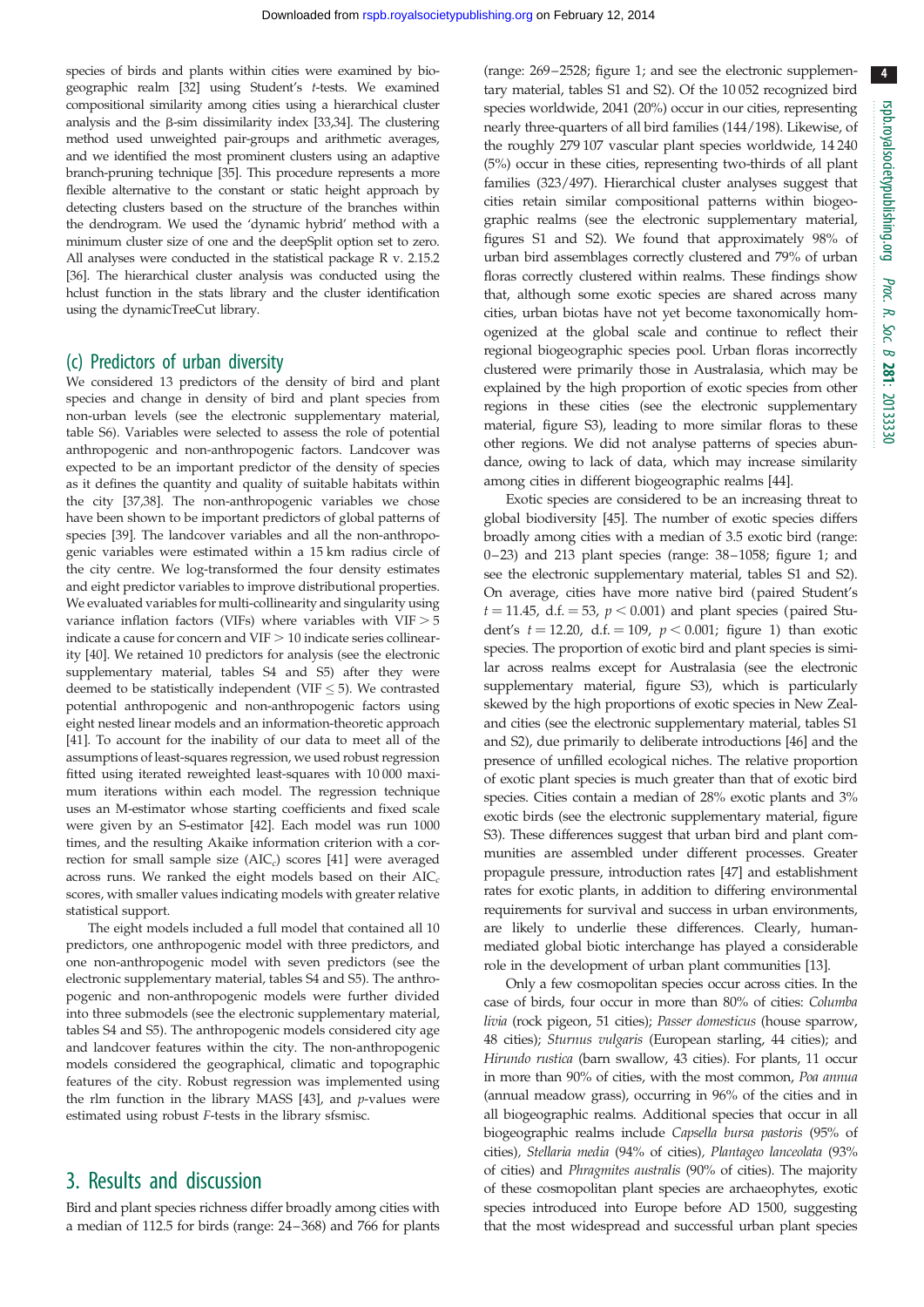<span id="page-5-0"></span>

Figure 2. (a) The density and (b) the percentage of predicted non-urban density of plant and bird species in cities for all cities combined and cities in six biogeographic realms. The realms are identified by colour as in [figure 1:](#page-3-0) the Nearctic (green), Palearctic (brown), Neotropics (yellow), Afrotropics (blue), Indo-Malaya (pink) and Australasia (orange). No cities in the Neotropics contain plant data.

first developed urban populations in European anthropogenic landscapes before becoming established in cities outside of Europe through human immigration and commerce [[13](#page-7-0),[48](#page-8-0)].

In our cities, we found 36 birds and 65 plants identified by the IUCN global Red List as threatened with extinction (see the electronic supplementary material, table S3) [[22](#page-7-0)]. Threatened bird species occur in 14 cities (30%), with Singapore having the greatest number ( $n = 12$ ). Threatened plant species are found in a much smaller proportion of cities (8%), with the greatest numbers found in Singapore  $(n = 41)$  and in Hong Kong ( $n = 13$ ). Among realms, the greatest number of threatened bird ( $n = 15$ ) and plant species ( $n = 54$ ) are found in Indo-Malaya, whereas the Nearctic has the fewest threatened bird species ( $n = 2$ ), and the Palearctic has the fewest threatened plant species ( $n = 3$ ). This assessment of rare species in cities is expected to be conservative, particularly for plant species, as national lists may highlight additional species not assessed by the IUCN. For example, Australasian plant species are not included in the IUCN Red List, and endangered species are known to be present within cities in this realm.

We further examined patterns of biodiversity in cities using the density of species. The density of bird species in cities was 0.5 species  $km^{-2}$  (median), which differed among realms (robust ANOVA,  $F_{1,5} = 5.6$ ,  $p = 0.016$ ), with the highest densities in the Palearctic (figure 2), primarily European cities, and lowest in Nearctic and Australasia. A median of 3.3 species  $km^{-2}$  was found in these cities for native plants and 4.7 species  $km^{-2}$  for all plants (figure 2). The density of native plant species (robust ANOVA,  $F_{1,4} = 14.4$ ,  $p < 0.001$ ) and all plant species differed among realms (robust ANOVA,  $F_{1,4} = 17.3$ ,  $p < 0.001$ ), with cities in Indo-Malaya and Australasia having the lowest densities, probably owing to urban development histories [[49\]](#page-8-0).

Although our analyses thus far are positive indicators of the ability of cities to support diverse biotas, we found extensive decreases in the density of species for each city when compared with estimates of non-urban density of species. A median of 8% of non-urban density of bird species is currently found in these cities. This differed among realms (robust ANOVA,  $F_{1,5} = 6.0$ ,  $p = 0.013$ ), with the highest values occurring in the Palearctic and lowest in the Nearctic (figure 2). Cities currently support 36% of non-urban density of plant species, but this was reduced to 25% of non-urban density of plant species when only native plants were included. These values differed among realms for all plants (robust ANOVA,

5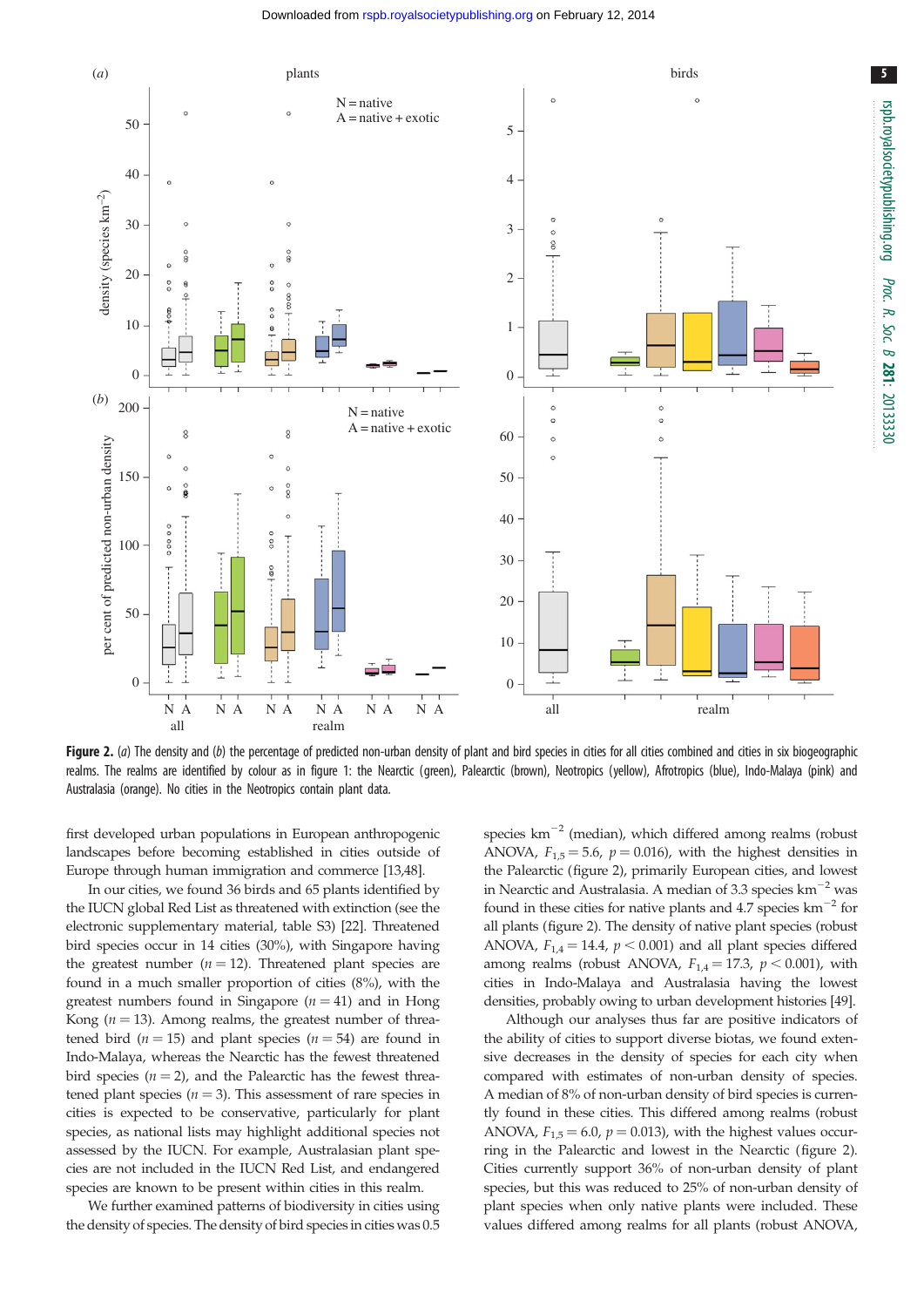Table 1. Robust regression models contrasting anthropogenic and non-anthropogenic correlates of bird and plant species density in cities worldwide. Change in model AIC<sub>c</sub> ( $\Delta_i$ ) represents the difference between model *i* and the model with the lowest AIC<sub>c</sub> score; AIC<sub>c</sub> weight ( $w_i$ ) is the level of evidence for model *i* based on the entire set of models; the model with the minimum AIC<sub>c</sub> is shown in italics. Density was log-transformed before analysis.

| model             | bird density |            |       |       | plant density |            |       |       | native plant density |                     |       |                |  |
|-------------------|--------------|------------|-------|-------|---------------|------------|-------|-------|----------------------|---------------------|-------|----------------|--|
|                   | $AIC_c$      | $\Delta_i$ | $W_i$ | $R^2$ | $AIC_c$       | $\Delta_i$ | $W_i$ | $R^2$ | AIC,                 | $\mathbf{\Delta}_i$ | $W_i$ | $\mathbf{p}^2$ |  |
| full              | 205.4        | 33.8       | 0.00  | 0.24  | 312.4         | 22.8       | 0.00  | 0.30  | 337.5                | 52.4                | 0.00  | 0.26           |  |
| anthropogenic     | 173.8        | 2.3        | 0.23  | 0.17  | 289.6         | 0.0        | 0.94  | 0.16  | 285.1                | 0.0                 | 0.96  | 0.19           |  |
| city age          | 246.8        | 75.3       | 0.00  | 0.00  | 295.3         | 5.7        | 0.05  | 0.06  | 291.3                | 6.2                 | 0.04  | 0.08           |  |
| landcover         | 171.5        | 0.0        | 0.74  | 0.15  | 302.6         | 13.0       | 0.00  | 0.11  | 298.2                | 13.0                | 0.00  | 0.11           |  |
| non-anthropogenic | 189.4        | 17.8       | 0.00  | 0.12  | 340.6         | 51.0       | 0.00  | 0.11  | 334.5                | 49.4                | 0.00  | 0.11           |  |
| geography         | 179.9        | 8.4        | 0.01  | 0.00  | 308.1         | 18.5       | 0.00  | 0.01  | 305.2                | 20.1                | 0.00  | 0.01           |  |
| climate           | 183.3        | 11.7       | 0.00  | 0.07  | 301.4         | 11.8       | 0.00  | 0.08  | 300.4                | 15.3                | 0.00  | 0.09           |  |
| topography        | 179.4        | 7.8        | 0.01  | 0.07  | 308.1         | 18.5       | 0.00  | 0.01  | 305.4                | 20.3                | 0.00  | 0.02           |  |

Table 2. Robust regression models contrasting anthropogenic and non-anthropogenic correlates of the proportion of non-urban bird and plant species density retained in cities worldwide. Change in model AIC<sub>c</sub> ( $\Delta_i$ ) represents the difference between model *i* and the model with the lowest AIC<sub>c</sub> score; AIC<sub>c</sub> weight (w<sub>i</sub>) is the level of evidence for model i based on the entire set of models; the model with the minimum AIC, is shown in italics. Percentage predicted density was log-transformed before analysis.

| model             | bird density |            |       |       | plant density |            |       |       | native plant density |            |       |       |  |
|-------------------|--------------|------------|-------|-------|---------------|------------|-------|-------|----------------------|------------|-------|-------|--|
|                   | AIC          | $\Delta_i$ | $W_i$ | $R^2$ | $AIC_{c}$     | $\Delta_i$ | $W_i$ | $R^2$ | AIC,                 | $\Delta_i$ | $W_i$ | $R^2$ |  |
| full              | 225.3        | 49.6       | 0.00  | 0.30  | 290.0         | 0.0        | 1.00  | 0.34  | 307                  | 9.3        | 0.01  | 0.36  |  |
| anthropogenic     | 177.9        | 2.2        | 0.24  | 0.18  | 304.3         | 14.3       | 0.00  | 0.17  | 297.7                | 0.0        | 0.90  | 0.18  |  |
| city age          | 270.7        | 95.0       | 0.00  | 0.00  | 308.7         | 18.7       | 0.00  | 0.06  | 302.7                | 5.0        | 0.07  | 0.07  |  |
| landcover         | 175.7        | 0.0        | 0.74  | 0.16  | 317.7         | 27.7       | 0.00  | 0.10  | 311.4                | 13.7       | 0.00  | 0.12  |  |
| non-anthropogenic | 194.0        | 18.3       | 0.00  | 0.15  | 360.9         | 70.9       | 0.00  | 0.09  | 345.3                | 47.6       | 0.00  | 0.14  |  |
| geography         | 184.3        | 8.6        | 0.01  | 0.02  | 318.6         | 28.6       | 0.00  | 0.04  | 314.3                | 16.6       | 0.00  | 0.03  |  |
| climate           | 189.5        | 13.8       | 0.00  | 0.06  | 307.6         | 17.6       | 0.00  | 0.14  | 306.3                | 8.6        | 0.01  | 0.14  |  |
| topography        | 184.2        | 8.5        | 0.01  | 0.09  | 321.3         | 31.3       | 0.00  | 0.01  | 316.6                | 18.9       | 0.00  | 0.01  |  |

 $F_{1,4} = 15.5$ ,  $p < 0.001$ ) and native plants (robust ANOVA,  $F_{1,4} = 14.5$ ,  $p < 0.001$ ), with Indo-Malaya and Australasia experiencing the greatest loss in density of species compared with non-urban levels [\(figure 2](#page-5-0)). These regions are important biodiversity hotspots [\[50](#page-8-0)] and projected increases in urban land area in these regions [[8](#page-7-0)] can be expected to have profound effects on the world's biodiversity.

In order to understand the factors that drive the density of species in cities, we examined anthropogenic and nonanthropogenic (environmental) correlates of the density of species and the change in the density of species from nonurban levels. The density of bird and plant species was best explained by anthropogenic features of the city (table 1). For birds, density of species was negatively associated with urban landcover. Thus, the greater the proportion of urban landcover in the city, the lower the density of bird species, indicating that vegetation structure is an important component of bird species conservation in cities, paralleling results from within-cities analyses [\[51](#page-8-0)]. For all plants (native and exotic) and only native plants, the density of species was positively associated with the cover of intact vegetation and city age (see the electronic supplementary material, table S4). Not surprisingly, greater proportions of intact vegetation in cities, as found in older cities, preserve plant species. These results highlight the importance of including remnant vegetation and restoring natural areas in the design of cities [[49](#page-8-0)].

The same anthropogenic factors were identified as key predictors of the loss in density of birds and plants from non-urban levels (table 2; and see the electronic supplementary material, table S5). As expected, the characteristics of the city primarily determined the loss in the density of bird and native plant species. However, the best combination of predictors for all plants included the full complement of anthropogenic and non-anthropogenic factors (table 2). In addition to anthropogenic associations, negative associations with temperature and precipitation seasonality were identified for all plants (see the electronic supplementary material, table S5). These results indicate that exotic plant species compensate more substantially for losses in the density of species in regions with colder temperatures and lower precipitation seasonality, characteristics of northern temperate regions. The loss of native species [[49,52](#page-8-0)] and the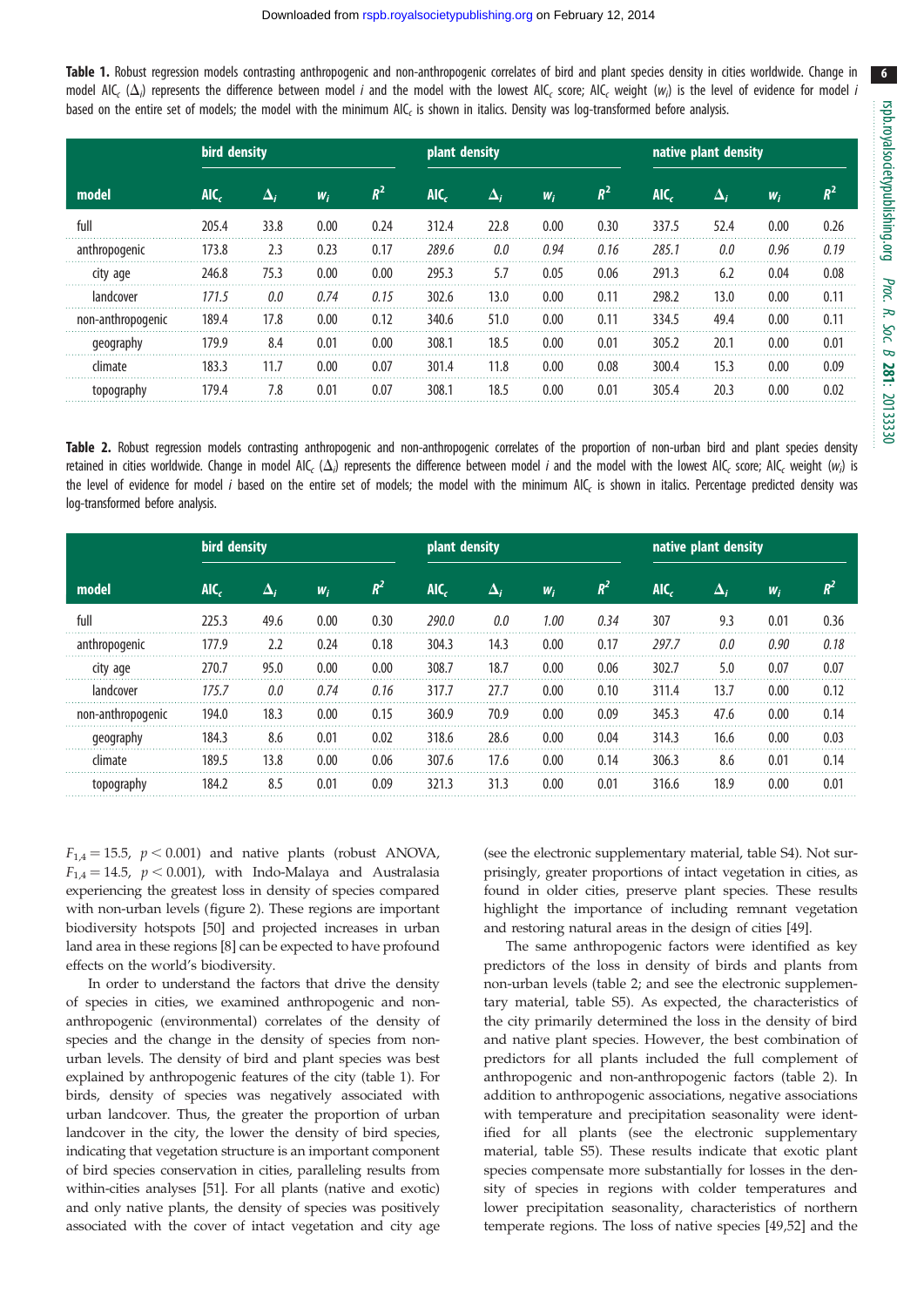<span id="page-7-0"></span>successful establishment of exotic species [[53\]](#page-8-0) is a dynamic process within urban plant communities that, when considered globally, is not exclusively related to human factors.

Here, we show that although cities support regional biodiversity and native species, the process of urbanization has had profound effects on biodiversity; cities worldwide contain substantially lower densities of species compared with non-urban levels. Efforts directed towards conservation and restoration of native vegetation within urban landscapes could support greater concentrations of both bird and plant species, ameliorating the projected declines of biodiversity with rapid urban growth [8]. Our study represents the largest urban global database of multiple taxa, but some realms are still under-represented, highlighting the lack and/or accessibility of systematic studies in these cities. There is an immediate need for better compilation and monitoring of urban biota in areas of high regional biodiversity, such as tropical cities and cities within biodiversity hotspots. Understanding the structure, composition and history of biodiversity in these regions is therefore paramount to reconciling human development with the maintenance of existing diversity and ecosystem services. The human experience is increasingly defined within an urban context. Our results highlight that cities can support both biodiversity and people, but retaining these connections requires sustainable urban planning, conservation and education focused on each city's unique natural resources.

Acknowledgements. We dedicate this work to our colleague, Steven E. Clemants, whose contribution to the study of urban biodiversity is greatly missed. We thank all who contributed data to this NCEAS working group, including L. Celesti-Grapow, R. Corlett, R. Duncan, A. K. Hahs, M. Hermy, S. Hose, E. Landolt, A. Mrkvicka, A. Naik, J. Njoroge, H. Nouman, R. Perry, R. Pineda López, G. L. Rapson, H. A. Rodríguez-Correa, M. Schwartz, S. Sen, K. Thompson and K. Watson. We are grateful to M. Cadenasso for helpful comments.

Data accessibility. Species data are available in the electronic supplementary material and from the corresponding author. Sources of biotic, environmental and anthropogenic data are found in the electronic supplementary material.

Funding statement. This work was supported by the National Center for Ecological Analysis and Synthesis. P.P. was supported by project no. RVO 67985939, Praemium Academiae award (Academy of Sciences of the Czech Republic) and resources of the Ministry of Education, Youth and Sports of the Czech Republic.

## **References**

- 1. UN. 2011 World population prospects: the 2010 revision. New York, NY: UN.
- 2. Schneider A, Friedl MA, Potere D. 2010 Mapping global urban areas using MODIS 500-m data: new methods and datasets. Remote Sens. Environ. 114, 1733 – 1746. [\(doi:10.1016/j.rse.2010.03.003\)](http://dx.doi.org/10.1016/j.rse.2010.03.003)
- 3. Luck GW. 2007 A review of the relationships between human population density and biodiversity. Biol. Rev. 82, 607 – 645. [\(doi:10.1111/j.](http://dx.doi.org/10.1111/j.1469-185X.2007.00028.x) [1469-185X.2007.00028.x](http://dx.doi.org/10.1111/j.1469-185X.2007.00028.x))
- 4. Kühn I, Brandl R, Klotz S. 2004 The flora of German cities is naturally species rich. Evol. Ecol. Res. 6, 749– 764.
- 5. Cincotta RP, Wisnewski J, Engelman R. 2000 Human population in the biodiversity hotspots. Nature 404, 990– 992. ([doi:10.1038/35010105](http://dx.doi.org/10.1038/35010105))
- 6. Williams NSG et al. 2009 A conceptual framework for predicting the effects of urban environments on floras. J. Ecol. 97, 4– 9. ([doi:10.1111/j.1365-2745.](http://dx.doi.org/10.1111/j.1365-2745.2008.01460.x) [2008.01460.x\)](http://dx.doi.org/10.1111/j.1365-2745.2008.01460.x)
- 7. McKinney ML. 2002 Urbanization, biodiversity, and conservation. Bioscience 52, 883 – 890. ([doi:10.](http://dx.doi.org/10.1641/0006-3568(2002)052[0883:UBAC]2.0.CO;2) [1641/0006-3568\(2002\)052\[0883:UBAC\]2.0.CO;2\)](http://dx.doi.org/10.1641/0006-3568(2002)052[0883:UBAC]2.0.CO;2)
- 8. Seto KC, Guneralp B, Hutyra LR. 2012 Global forecasts of urban expansion to 2030 and direct impacts on biodiversity and carbon pools. Proc. Natl Acad. Sci. USA 109, 16 083 – 16 088. ([doi:10.1073/](http://dx.doi.org/10.1073/pnas.1211658109) [pnas.1211658109](http://dx.doi.org/10.1073/pnas.1211658109))
- 9. United Nations Environment Programme. 2007 Report of the cities and biodiversity: achieving the 2010 diversity target. Montreal, Canada: UNEP/CBD.
- 10. Sukopp H. 2002 On the early history of urban ecology in Europe. Preslia 74, 373-393. ([doi:10.](http://dx.doi.org/10.1007/978-0-387-73412-5_6) [1007/978-0-387-73412-5\\_6](http://dx.doi.org/10.1007/978-0-387-73412-5_6))
- 11. Pickett STA et al. 2011 Urban ecological systems: scientific foundations and a decade of progress.

J. Environ. Manage. 92, 331– 362. ([doi:10.1016/j.](http://dx.doi.org/10.1016/j.jenvman.2010.08.022) [jenvman.2010.08.022](http://dx.doi.org/10.1016/j.jenvman.2010.08.022))

- 12. McDonnell MJ, Hahs AK. 2009 Comparative ecology of cities and towns: past, present and future. In Ecology of cities and towns: a comparative approach (eds MJ McDonnell, AK Hahs, J Breuste), pp. 71 – 89. Cambridge, UK: Cambridge University Press.
- 13. La Sorte FA, McKinney ML, Pyšek P. 2007 Compositional similarity among urban floras within and across continents: biogeographical consequences of human-mediated biotic interchange. Glob. Change Biol. 13, 913 – 921. [\(doi:10.1111/j.1365-2486.2007.01329.x\)](http://dx.doi.org/10.1111/j.1365-2486.2007.01329.x)
- 14. Niemelä J, Kotze DJ, Venn S, Penev L, Stoyanov I, Spence J, Hartley D, Montes de Oco E. 2002 Carabid beetle assemblages (Coleoptera, Carabidae) across urban –rural gradients: an international comparison. Landsc. Ecol. 17, 387– 401. ([doi:10.](http://dx.doi.org/10.1023/A:1021270121630) [1023/A:1021270121630](http://dx.doi.org/10.1023/A:1021270121630))
- 15. Clergeau P, Savard JPL, Mennechez G, Falardeau G. 1998 Bird abundance and diversity along an urban –rural gradient: a comparative study between two cities on different continents. Condor 100, 413 – 425. [\(doi:10.2307/1369707\)](http://dx.doi.org/10.2307/1369707)
- 16. Pautasso M et al. 2011 Global macroecology of bird assemblages in urbanized and semi-natural ecosystems. Glob. Ecol. Biogeogr. 20, 426-436. [\(doi:10.1111/j.1466-8238.2010.00616.x\)](http://dx.doi.org/10.1111/j.1466-8238.2010.00616.x)
- 17. Grimm NB, Faeth SH, Golubiewski NE, Redman CL, Wu J, Bai X, Briggs JM. 2008 Global change and the ecology of cities. Science 319, 756-760. ([doi:10.](http://dx.doi.org/10.1126/science.1150195) [1126/science.1150195](http://dx.doi.org/10.1126/science.1150195))
- 18. Hobbs RJ et al. 2006 Novel ecosystems: theoretical and management aspects of the new ecological world order. Glob. Ecol. Biogeogr.  $15$ ,  $1 - 7$ . [\(doi:10.](http://dx.doi.org/10.1111/j.1466-822X.2006.00212.x) [1111/j.1466-822X.2006.00212.x](http://dx.doi.org/10.1111/j.1466-822X.2006.00212.x))
- 19. Rebele F. 1994 Urban ecology and special features of urban ecosystems. Glob. Ecol. Biogeogr. Lett. 4, 173– 187. [\(doi:10.2307/2997649](http://dx.doi.org/10.2307/2997649))
- 20. Winter M et al. 2011 Plant extinctions and introductions lead to phylogenetic and taxonomic homogenization of the European flora. Proc. Natl Acad. Sci. USA 106, 21 721– 21 725. [\(doi:10.1073/](http://dx.doi.org/10.1073/pnas.0907088106) [pnas.0907088106\)](http://dx.doi.org/10.1073/pnas.0907088106)
- 21. BirdLife International and NatureServe. 2012 Bird species distribution maps of the world. Cambridge, UK: BirdLife International.
- 22. IUCN. 2011 IUCN red list of threatened species, version 2011.1. See [http://www.iucnredlist.org.](http://www.iucnredlist.org)
- 23. BirdLife International. 2011 The BirdLife checklist of the birds of the world, with conservation status and taxonomic sources, version 4.0. Cambridge, UK: BirdLife International. See [http://www.birdlife.info/](http://www.birdlife.info/im/species/checklist.zip) [im/species/checklist.zip.](http://www.birdlife.info/im/species/checklist.zip)
- 24. Taxonomic Name Resolution Service. 2011 Taxonomic name resolution service. iPlant Collaborative. See [http://tnrs.iplantcollaborative.org/](http://tnrs.iplantcollaborative.org/index.html) [index.html](http://tnrs.iplantcollaborative.org/index.html).
- 25. Kreft H, Jetz W. 2007 Global patterns and determinants of vascular plant diversity. Proc. Natl Acad. Sci. USA 104, 5925 – 5930. ([doi:10.1073/pnas.](http://dx.doi.org/10.1073/pnas.0608361104) [0608361104](http://dx.doi.org/10.1073/pnas.0608361104))
- 26. Hurlbert AH, Jetz W. 2007 Species richness, hotspots, and the scale dependence of range maps in ecology and conservation. Proc. Natl Acad. Sci. USA 104, 13 384– 13 389. ([doi:10.1073/pnas.](http://dx.doi.org/10.1073/pnas.0704469104) [0704469104](http://dx.doi.org/10.1073/pnas.0704469104))
- 27. Wilkstrom N, Kenrick P. 1997 Phylogeny of Lycopodiaceae (Lycopsida) and the relationships of Phylloglossum drummondii Kunze based on rbcL sequences. Int. J. Plant Sci. 158, 862-871. [\(doi:10.](http://dx.doi.org/10.1086/297501) [1086/297501\)](http://dx.doi.org/10.1086/297501)